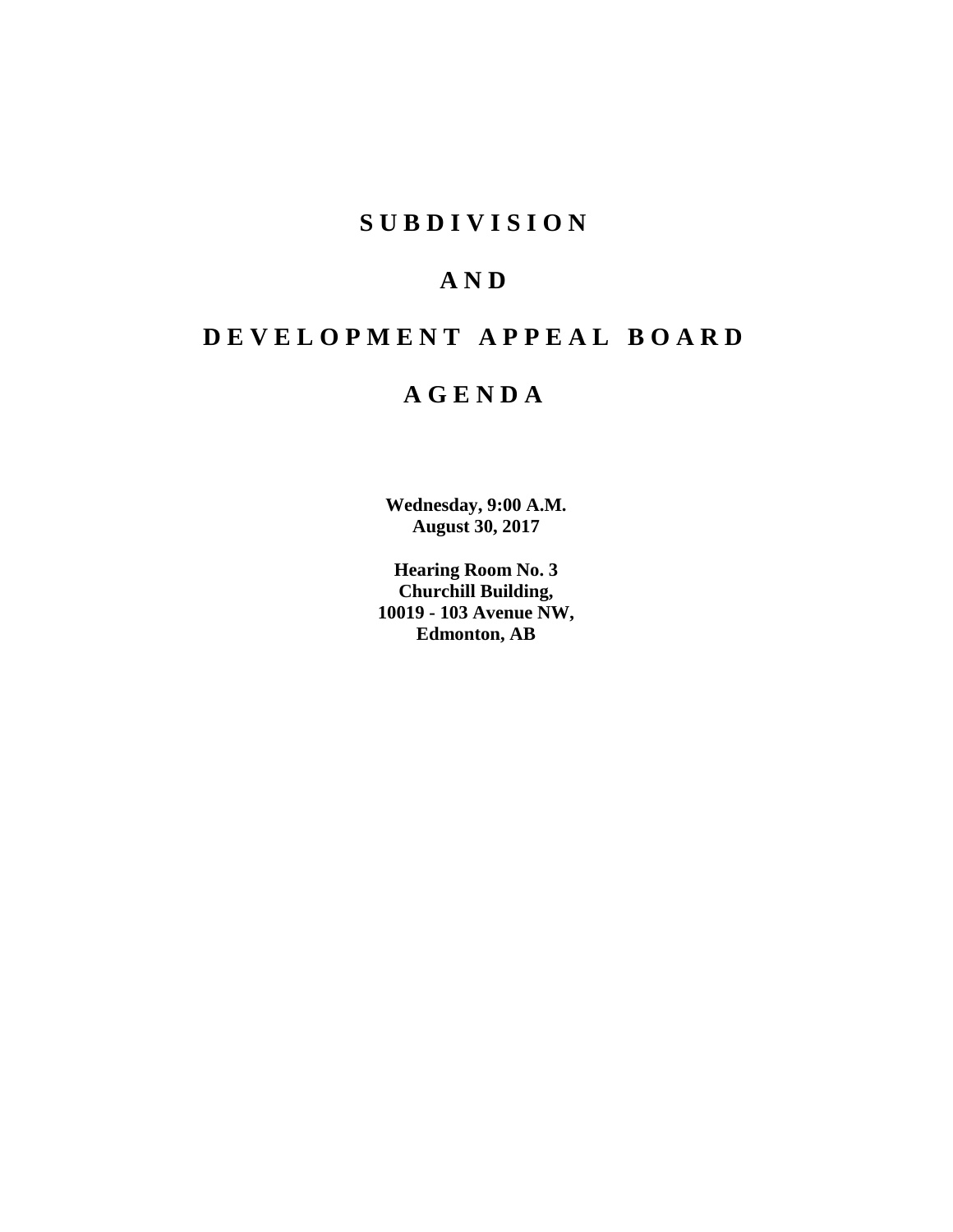## **SUBDIVISION AND DEVELOPMENT APPEAL BOARD HEARING ROOM NO. 3**

| 9:00 A.M. | SDAB-D-17-157 | Operate a Major Home Based Business (General<br>contractor for landscaping company - Sunrise Lawn<br>& Garden Renovation) |
|-----------|---------------|---------------------------------------------------------------------------------------------------------------------------|
|           |               | 18941 - 122 Avenue NW<br>Project No.: 244872025-001                                                                       |
|           |               |                                                                                                                           |

*NOTE: Unless otherwise stated, all references to "Section numbers" in this Agenda refer to the authority under the Edmonton Zoning Bylaw 12800.*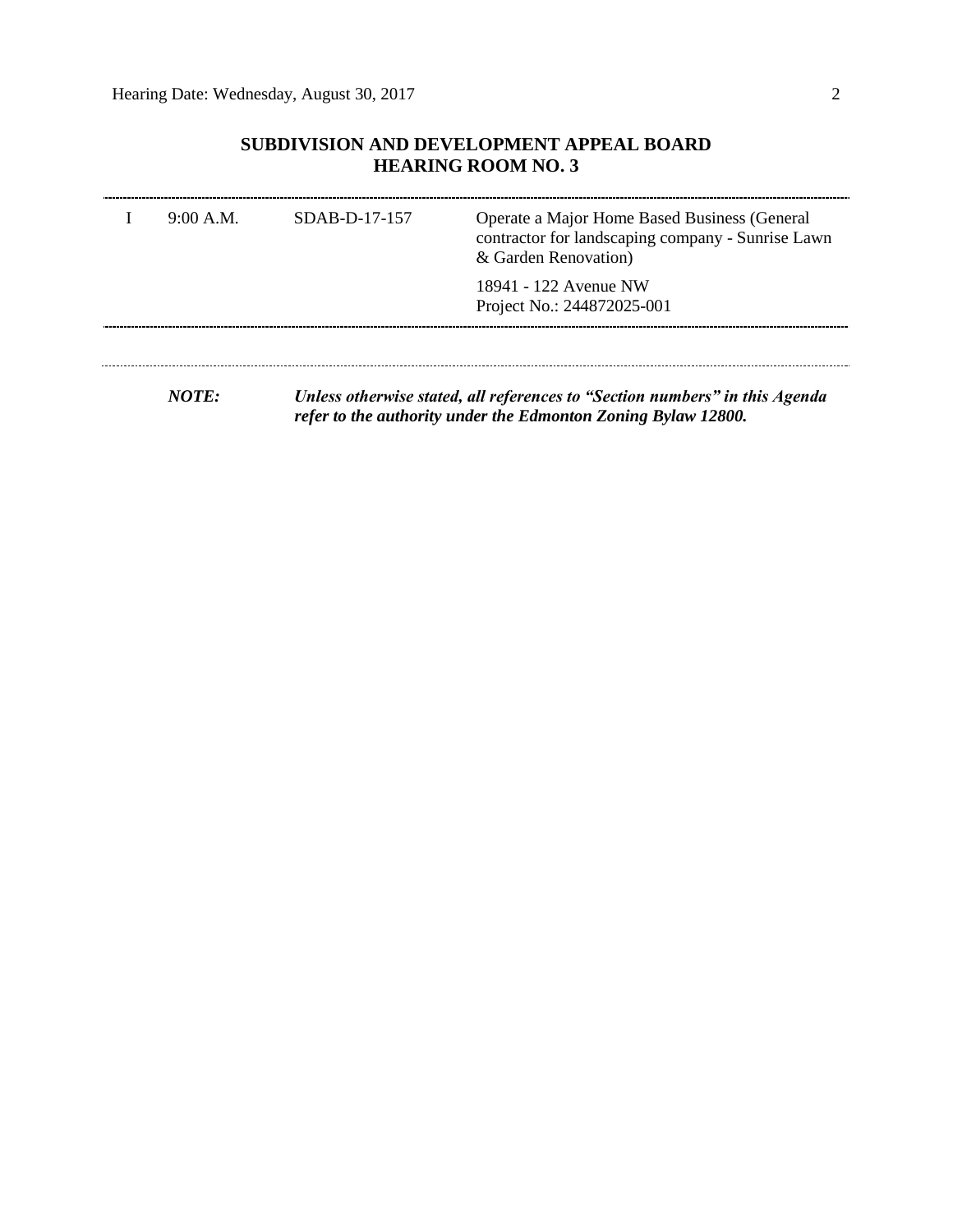#### **ITEM I: 9:00 A.M. FILE: SDAB-D-17-157**

#### AN APPEAL FROM THE DECISION OF THE DEVELOPMENT OFFICER BY AN ADJACENT PROPERTY OWNER

#### APPELLANT:

ADDRESS OF RESPONDENT: 18944 - 122 Avenue NW APPLICATION NO.: 244872025-001 APPLICATION TO: Operate a Major Home Based Business (General contractor for landscaping company - Sunrise Lawn & Garden Renovation) DECISION OF THE DEVELOPMENT AUTHORITY: Approved with a variance DECISION DATE: July 24, 2017 DATE OF APPEAL: August 8, 2017 NOTIFICATION PERIOD: August 1, 2017 through August 15, 2017 RESPONDENT: ADDRESS OF RESPONDENT: 18941 - 122 Avenue NW MUNICIPAL DESCRIPTION OF SUBJECT PROPERTY: 18941 - 122 Avenue NW LEGAL DESCRIPTION: Plan 0024535 Blk 8 Lot 17 ZONE: DC2-Site Specific Development Control Provision (369) OVERLAY: N/A STATUTORY PLAN: Kinokamau Plains Area Structure Plan

#### *Grounds for Appeal*

The Appellant provided the following reasons for appealing the decision of the Development Authority:

> No new permits should be issued till enforcement of problem with compliance of existing business in Mooncrest Park are addressed and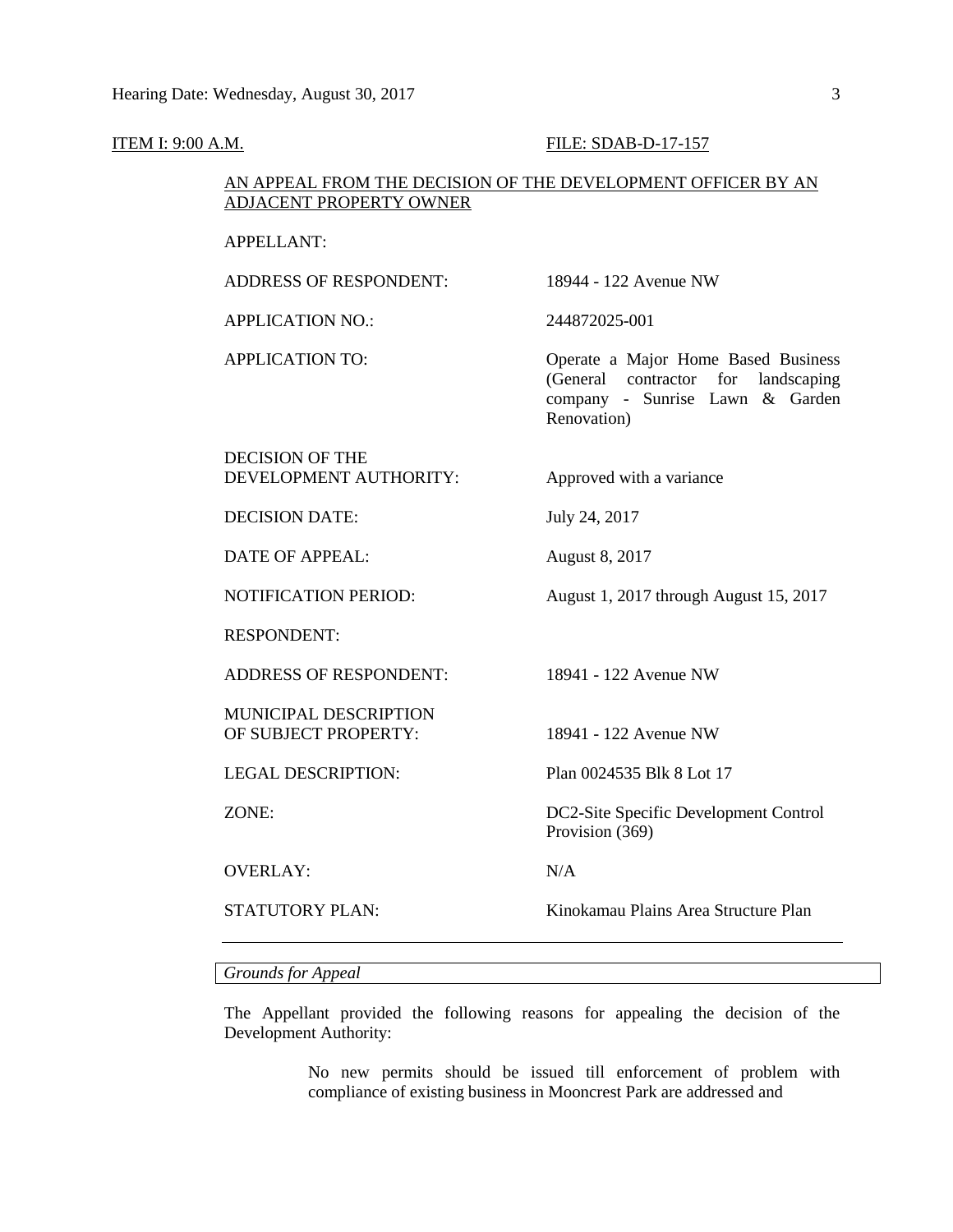controlled. Several permitted and non-permitted commercial style business landscaping and construction operations are reported and are on file with authorities but still operate. Examples: Well-Done landscaping 18859-122 ave. Complaint file 8016232937 no action. Coast to Coast concrete cutting 18904-122 ave. Complaint file 8016233071 no action. Colts Construction 18920-122 ave. Complaint file 8016233119 no action. Bhullar Transport 12130-184A st. Complaint file 8016233518 no action. With these problems we feel there is a lack of ability to control any of the problems associated with existing operating businesses.

#### *General Matters*

#### **Appeal Information:**

The *Municipal Government Act*, RSA 2000, c M-26 states the following:

#### **Grounds for Appeal**

**685(1)** If a development authority

- (a) fails or refuses to issue a development permit to a person,
- (b) issues a development permit subject to conditions, or
- (c) issues an order under section 645,

the person applying for the permit or affected by the order under section 645 may appeal to the subdivision and development appeal board.

**(2)** In addition to an applicant under subsection (1), any person affected by an order, decision or development permit made or issued by a development authority may appeal to the subdivision and development appeal board.

#### **Appeals**

- **686(1)** A development appeal to a subdivision and development appeal board is commenced by filing a notice of the appeal, containing reasons, with the board within 14 days,
	- (a) in the case of an appeal made by a person referred to in section 685(1), after
		- (i) the date on which the person is notified of the order or decision or the issuance of the development permit, or

…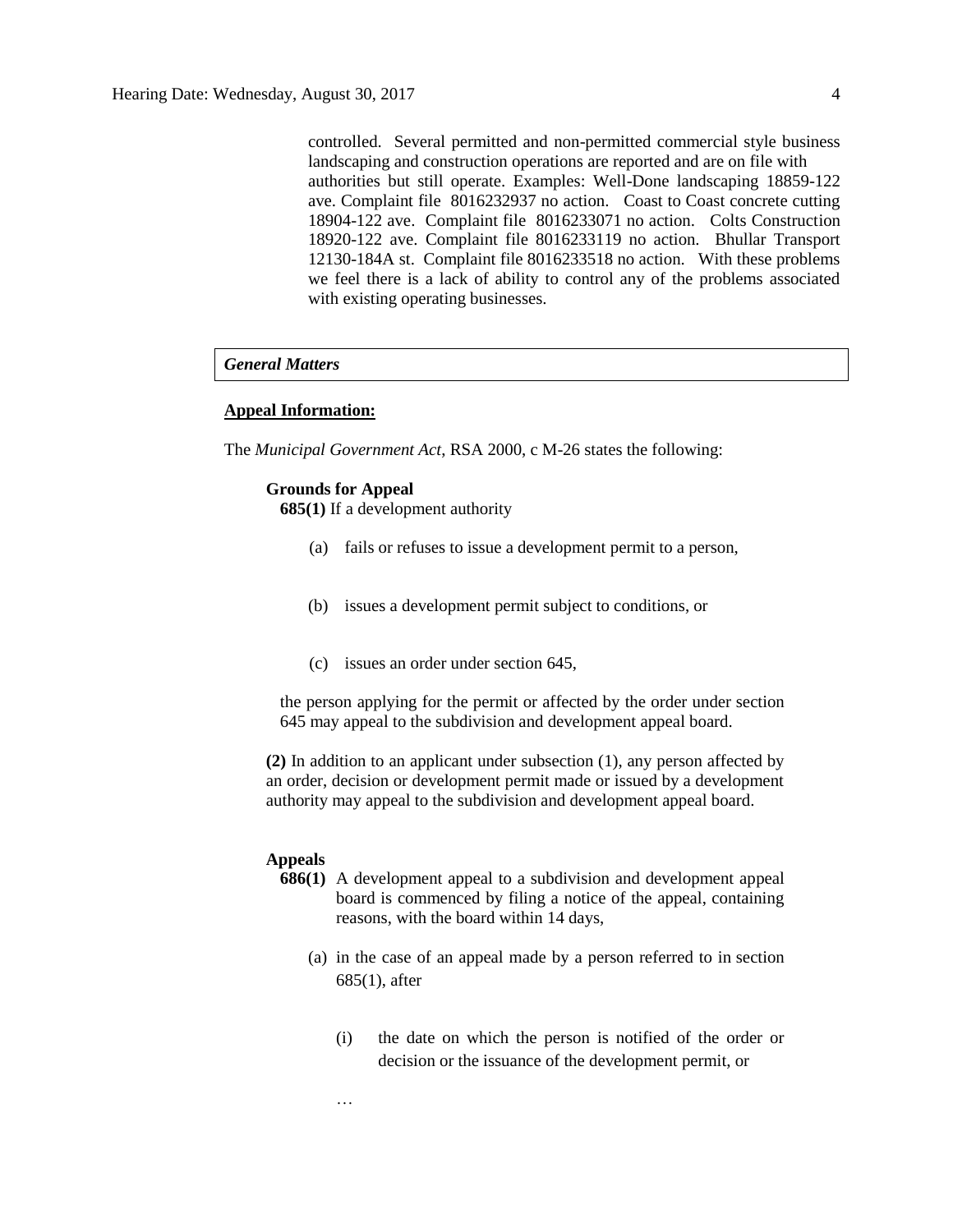(b) in the case of an appeal made by a person referred to in section 685(2), after the date on which the notice of the issuance of the permit was given in accordance with the land use bylaw.

#### **Designation of direct control districts**

**641(4)** Despite section 685, if a decision with respect to a development permit application in respect of a direct control district

…

(b) is made by a development authority, the appeal is limited to whether the development authority followed the directions of council, and if the subdivision and development appeal board finds that the development authority did not follow the directions it may, in accordance with the directions, substitute its decision for the development authority's decision.

Section 2 of the *Edmonton Zoning Bylaw* concerning Repeal, Enactment and Transition Procedures states the following:

- 2.4 Subject only to the provisions in the Municipal Government Act respecting legal non-conforming Uses and notwithstanding the effect it may have on rights, vested or otherwise, the provisions of this Bylaw govern from the Effective Date onward. In particular, no application for a Development Permit shall be evaluated under the procedural or substantive provisions of the previous Land Use Bylaw after the Effective Date, even if the application was received before the Effective Date.
- …
- 2.6 Any Direct Control Districts that were in effect immediately prior to the Effective date are hereby deemed to continue in full force and effect and are hereby incorporated into Part IV of this Bylaw.
- 2.7 Unless there is an explicit statement to the contrary in a Direct Control District or Provision, any reference in a Direct Control District or Direct Control Provision to a land use bylaw shall be deemed to be a reference to the land use bylaw that was in effect at the time of the creation of the Direct Control District or Provision.

**At the time of the creation of the subject Direct Control Site, the** *City of Edmonton Land Use Bylaw 5996* **was in effect. An Alberta Court of Appeal decision in** *Parkdale-Cromdale Community League Association* **v.** *Edmonton (City),* **2007 ABCA 309 concluded that section 2.7 of the** *Edmonton Zoning Bylaw* **only applies if there is an express cross-reference in a Direct Control Bylaw passed before 2001 to a provision of the old** *Land Use Bylaw***.**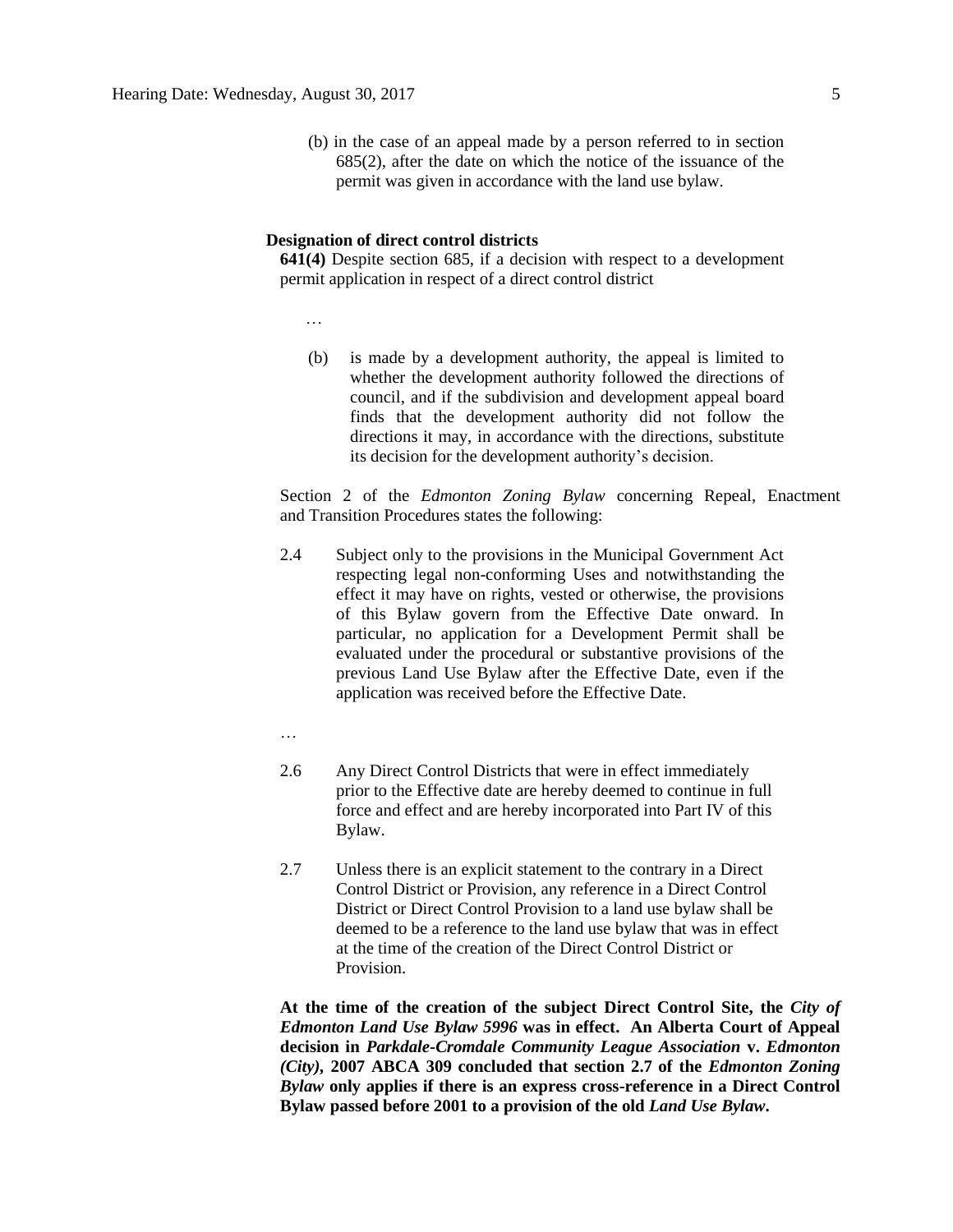**In the absence of an express reference in the Direct Control Bylaw to the**  *Land Use Bylaw 5996***, it does not prevail over section 2.4 of the** *Edmonton Zoning Bylaw.*

#### **Hearing and Decision**

**687(3)** In determining an appeal, the subdivision and development appeal board

- …
- (a.1) must comply with the land use policies and statutory plans and, subject to clause (d), the land use bylaw in effect;
	- …
	- (c) may confirm, revoke or vary the order, decision or development permit or any condition attached to any of them or make or substitute an order, decision or permit of its own;
	- (d) may make an order or decision or issue or confirm the issue of a development permit even though the proposed development does not comply with the land use bylaw if, in its opinion,
		- (i) the proposed development would not
			- (A) unduly interfere with the amenities of the neighbourhood, or
			- (B) materially interfere with or affect the use, enjoyment or value of neighbouring parcels of land,
		- and
		- (ii) the proposed development conforms with the use prescribed for that land or building in the land use bylaw.

#### **General Provisions from the** *Edmonton Zoning Bylaw:*

#### Under section DC2.369.3.d, a **Major Home Occupation** is a **Listed Use** in the **DC2 Site Specific Development Control Provision.**

Under Section 10.2(6) of the *Land Use Bylaw*, **Home Occupation, Major** means development consisting of the use of an approved Dwelling or accessory building by a resident of that Dwelling for one or more business(es) which business(es) may generate more than one (1) business associated visit per day. The business use must be secondary to the residential use of the building and shall not change the residential character of the Dwelling and/or accessory building. The Dwelling may be used as a workplace by a non-resident. This Use Class includes Bed and Breakfast operations but does not include General Retail Sales or Professional Offices.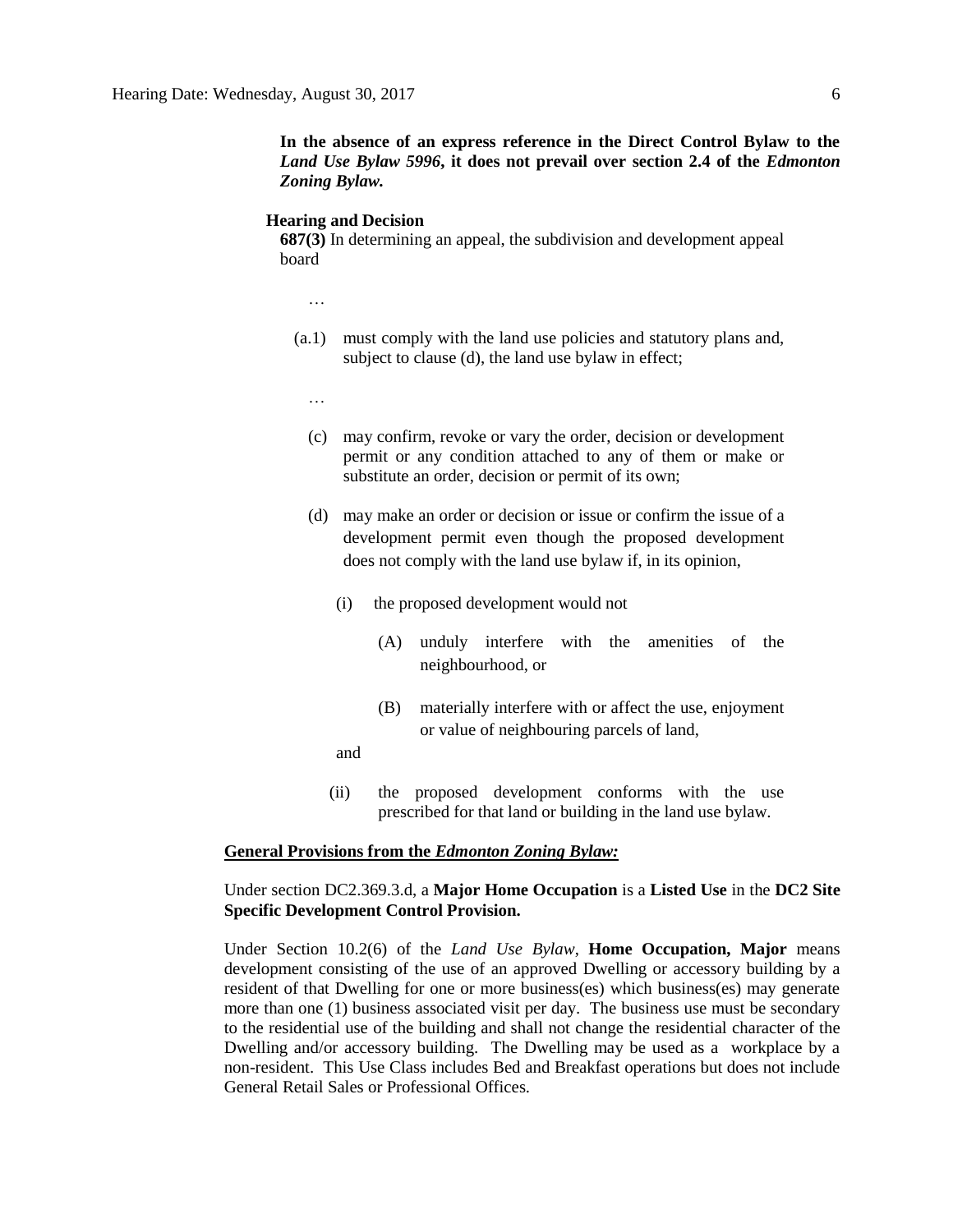Under Section 3.2(c) of the *Edmonton Zoning Bylaw*, Major Home Occupation or Homecraft is deemed to be Major Home Based Business.

Under section 7.3(7) of the *Edmonton Zoning Bylaw*, **Major Home Based Business** means:

development consisting of the use of an approved Dwelling or Accessory building by a resident of that Dwelling for one or more businesses such businesses may generate more than one business associated visit per day. The business use must be secondary to the residential Use of the building and shall not change the residential character of the Dwelling or Accessory building. The Dwelling may be used as a workplace by a non-resident. This Use Class includes Bed and Breakfast Operations but does not include General Retail Sales.

**Section DC2.369.4.k** states **Development** in this District shall be evaluated with the respect to compliance with the General Development Regulations of Sections 50 to 79 inclusive of the *Land Use Bylaw*.

**Section DC2.369.5.b** states **Major Home Occupations** shall be in accordance with **Section 85** of the *Land Use Bylaw*.

Section 369.1 states the **General Purpose** of **DC2.369** is to establish a Site Specific Development Control District to accommodate rural residential development on lots a minimum of 0.4 hectares in size, without the full range of piped urban utility services. The proposed District provides an interim solution to fulfil City Council's directive that Mooncrest Park be designated as a residential development, recognizing the current rural unserviced nature of the area and the long term likelihood of neighbourhood area structure plans being prepared for the Mooncrest Park Subdivision and adjacent areas, as proposed in the Kinokamau Plains Servicing Concept Design Brief.

#### *Outdoor Storage*

Section 75(5) of the *Edmonton Zoning Bylaw* states there shall be no outdoor business activity, or outdoor storage of material or equipment associated with the business. Indoor storage related to the business activity shall be allowed in either the Dwelling or Accessory buildings.

#### **Development Officer's Determination:**

On-site Storage – Outdoor storage for a trailer and indoor storage for a bobcat are allowed in related to this Major home based business. (Section 75.5)

#### *Major Home Based Business Regulations – Edmonton Zoning Bylaw*

#### 75. Major Home Based Business

A [Major Home Based Business](javascript:void(0);) shall comply with the following regulations: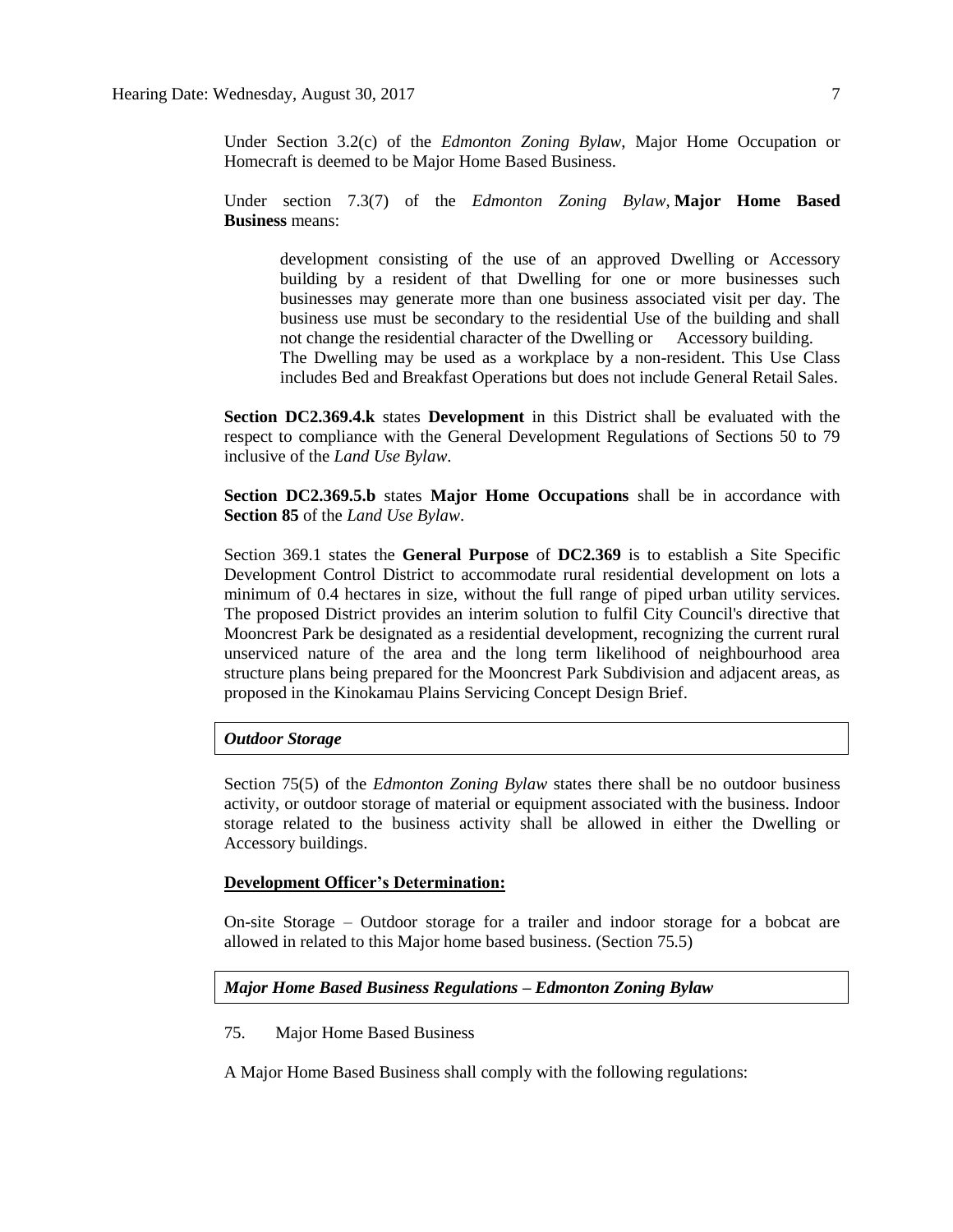- 1) there shall be no exterior display or advertisement other than an identification plaque or Sign a maximum of 20 centimetres by 30.5 centimetres in size located on the Dwelling.;
- 2) there shall be no mechanical or electrical equipment used that creates external noise, or visible and audible interference with home electronics equipment in adjacent Dwellings;
- 3) the Major Home Based Business shall not generate pedestrian or vehicular traffic, or parking, in excess of that which is characteristic of the Zone in which it is located;
- 4) the number of non-resident employees or business partners working on-site shall not exceed two at any one time;
- 5) there shall be no outdoor business activity, or outdoor storage of material or equipment associated with the business. Indoor storage related to the business activity shall be allowed in either the Dwelling or Accessory buildings;
- 6) the Major Home Based Business shall not change the principal character or external appearance of the Dwelling or Accessory buildings;
- 7) a Bed and Breakfast Operation, operating as a Major Home Based Business shall have a maximum of two Sleeping Units. Cooking facilities shall not be located within the Sleeping Units. In addition to any other parking requirements of this Bylaw, one additional parking space shall be provided for each Sleeping Unit;
- 8) in addition to the information requirements of [subsection 13.1](http://webdocs.edmonton.ca/InfraPlan/zoningbylaw/ZoningBylaw/Part1/Administrative/13__Development_Application_Submissions.htm) of this Bylaw, each application for a Development Permit for the Use Class Major Home Based Business shall include a description of the business to be undertaken at the premises, an indication of the number of business visits per week, provision for parking, and where any materials or equipment associated with the business use are to be stored; and
- 9) the [Major Home Based Business](javascript:void(0);) shall not be allowed if, in the opinion of the Development Officer, such Use would be more appropriately located in a Commercial or Industrial Zone having regard for the overall compatibility of the Use with the residential character of the area.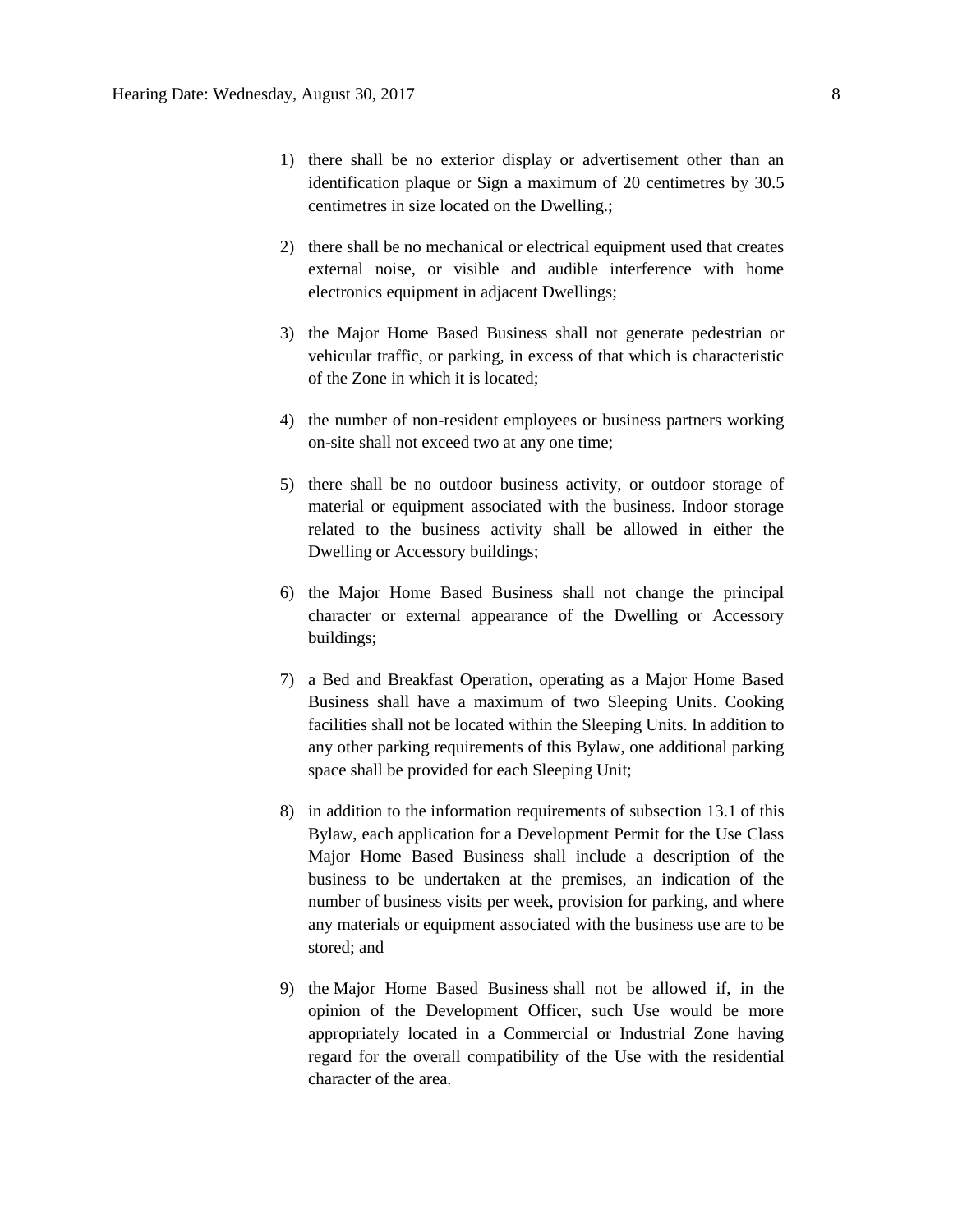*Major Home Based Business Regulations – Land Use Bylaw*

85. Major Home Occupation

A Major Home Occupation shall comply with the following regulations:

- 1) there shall be no exterior display or advertisement other than an identification plaque or sign a maximum of 20 cm (8") x 30.5 cm (12") in size located on the Dwelling;
- 2) there shall be no mechanical or electrical equipment used which creates external noise, or visible and audible interference with home electronics equipment in adjacent Dwellings;
- 3) the Major Home Occupation shall not, in the opinion of the Development Officer, generate pedestrian or vehicular traffic, or parking, in excess of that which is characteristic of the District in which it is located;
- 4) the number of non-resident employees or business partners working onsite shall not exceed two (2) at any one time;
- **5) there shall be no outdoor business activity, or outdoor storage of material or equipment associated with the business. Indoor storage related to the business activity shall be allowed in either the Dwelling or accessory buildings;**
- 6) the Major Home Occupation shall not change the principal character or external appearance of the Dwelling or accessory buildings;
- 7) a Bed and Breakfast Operation, operating as a Major Home Occupation shall have a maximum of two (2) Sleeping Units. Cooking facilities shall not be located within the Sleeping Units. In addition to any other parking requirements of this Bylaw, one additional parking space shall be provided for each Sleeping Unit;
- 8) in addition to the information requirements of Section 15.1 of this Bylaw, each application for a Development Permit for the Use Class Home Occupation, Major shall include a description of the business to be undertaken at the premise, an indication of the number of business visits per week, provision for parking, and where any materials or equipment associated with the business use are to be stored; and
- 9) the Major Home Occupation shall not be allowed if, in the opinion of the Development Officer, such use would be more appropriately located in a Commercial or Industrial District having regard for the overall compatibility of the use with the residential character of the area.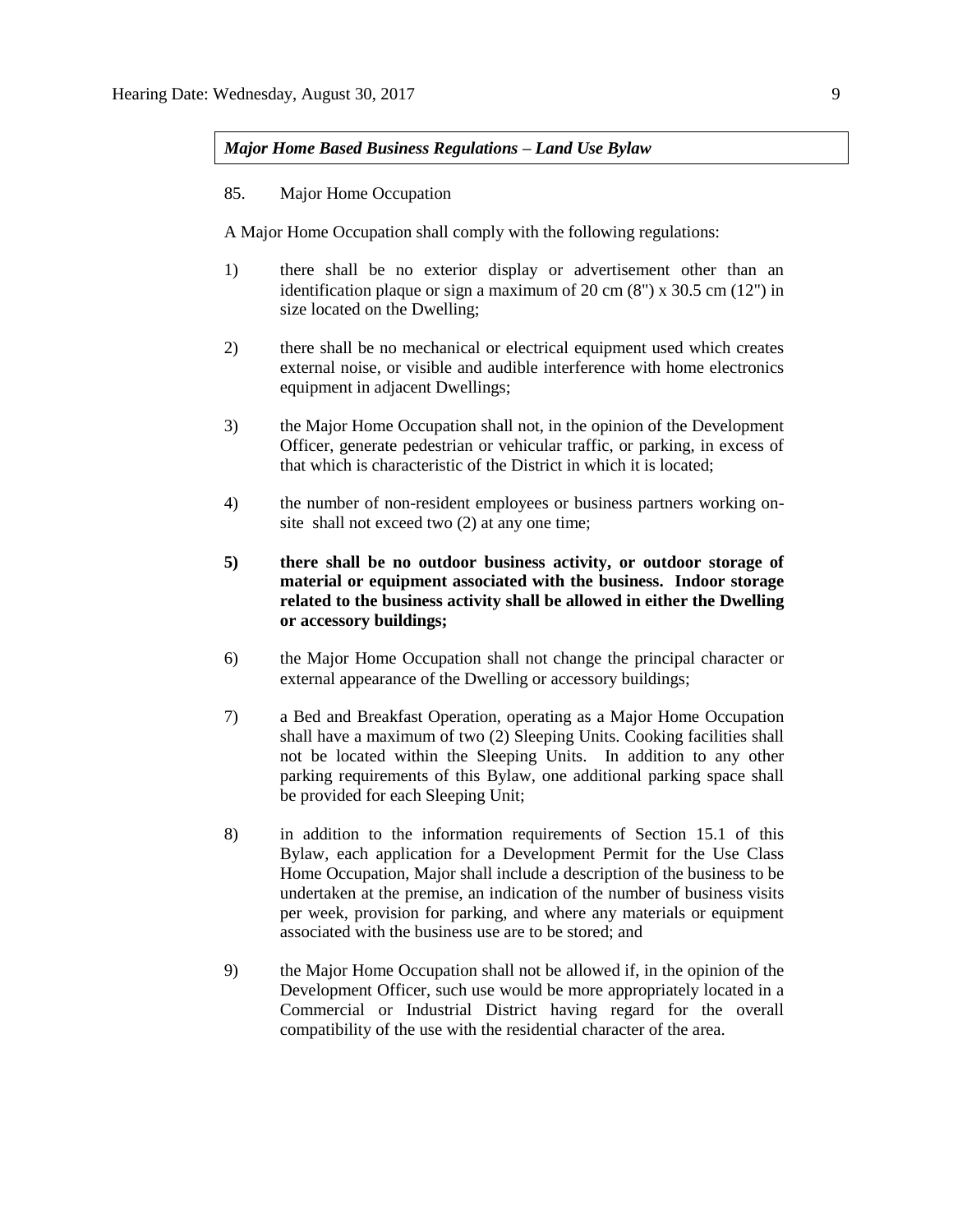10) a Major Home Based Business shall not be allowed within the same principal Dwelling containing a Secondary Suite or within the same Site containing a Garage Suite or a Garden Suite and an associated principal Dwelling, unless the Home Based Business is a Bed and Breakfast Operation and the Secondary Suite or the Garage Suite or the Garden Suite is an integral part of the Bed and Breakfast Operation.

### Notice to Applicant/Appellant

Provincial legislation requires that the Subdivision and Development Appeal Board issue its official decision in writing within fifteen days of the conclusion of the hearing. Bylaw No. 11136 requires that a verbal announcement of the Board's decision shall be made at the conclusion of the hearing of an appeal, but the verbal decision is not final nor binding on the Board until the decision has been given in writing in accordance with the *Municipal Government Act*.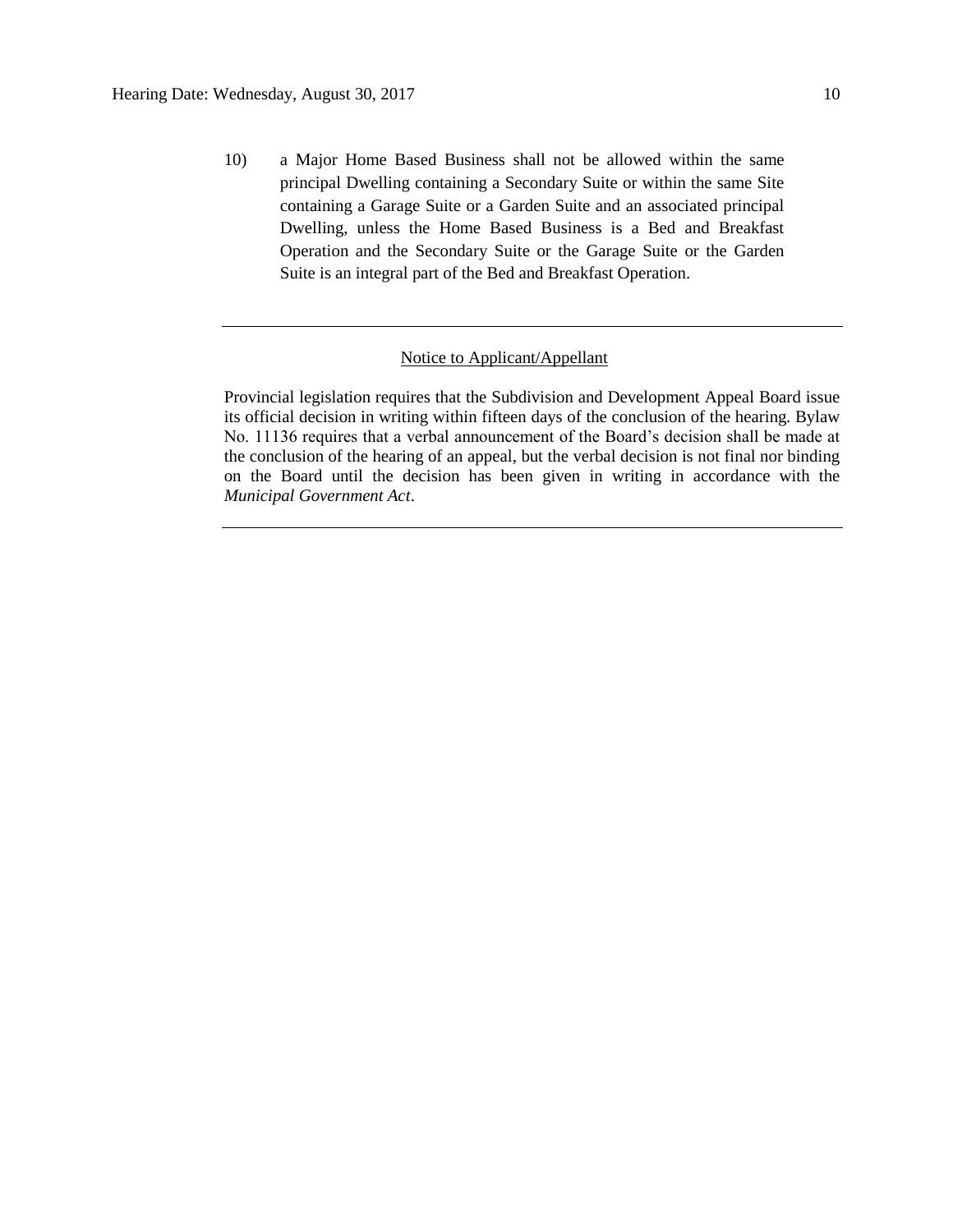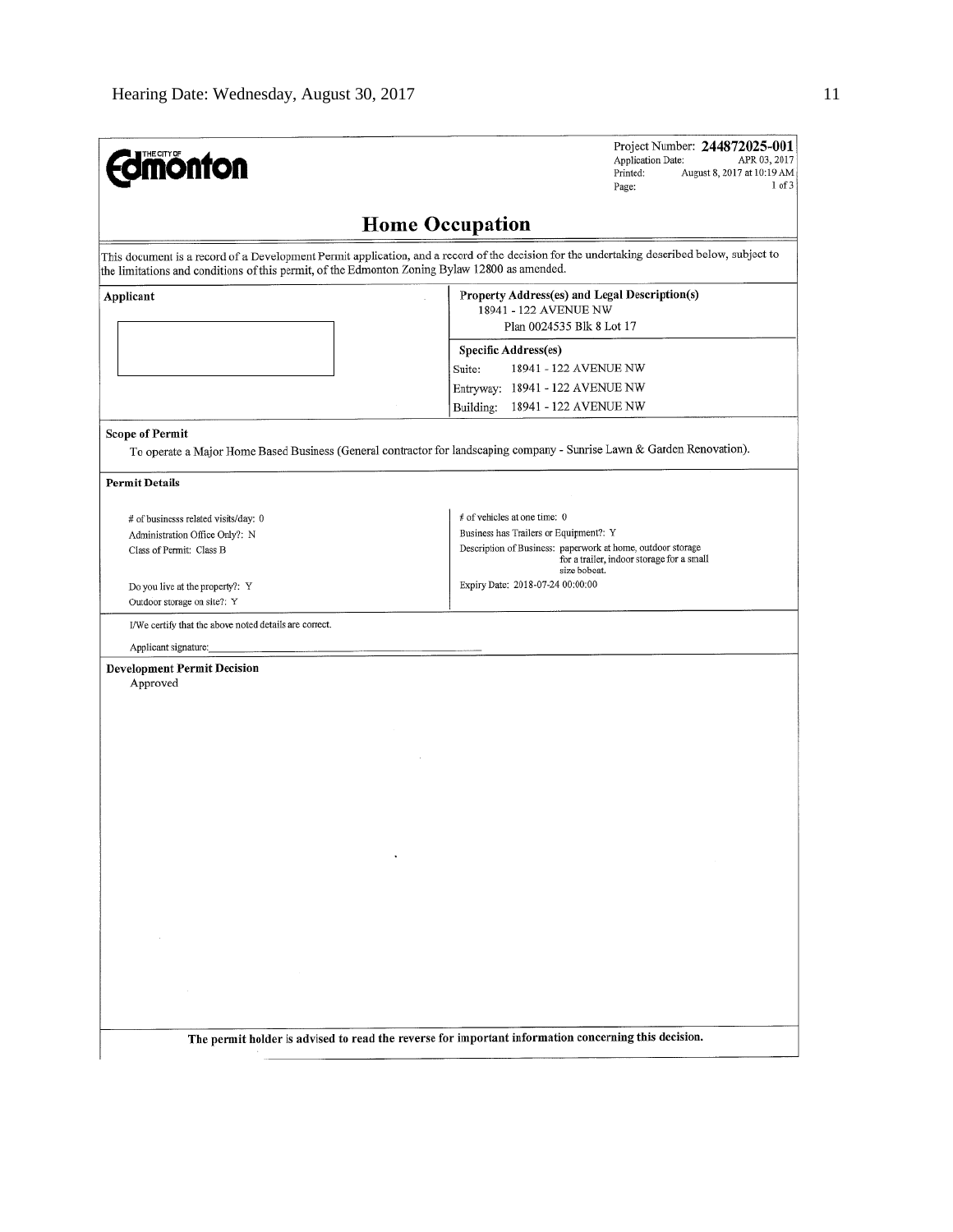| <b>mönton</b>                                                                                                                                                                                                                                                          | Project Number: 244872025-001<br>APR 03, 2017<br>Application Date:<br>August 8, 2017 at 10:19 AM<br>Printed:<br>Page: |  |  |  |  |  |  |
|------------------------------------------------------------------------------------------------------------------------------------------------------------------------------------------------------------------------------------------------------------------------|-----------------------------------------------------------------------------------------------------------------------|--|--|--|--|--|--|
| <b>Home Occupation</b>                                                                                                                                                                                                                                                 |                                                                                                                       |  |  |  |  |  |  |
| <b>Subject to the Following Conditions</b><br>Variances were granted to this Development Permit. Subject to the right of appeal, this Development Permit is NOT valid until the<br>Notification Period expires in accordance to Section 21.1. (Reference Section 17.1) |                                                                                                                       |  |  |  |  |  |  |
| Unless otherwise stated, all references to "section numbers" refer to the authority under the Edmonton Zoning Bylaw #12800, as<br>amended.                                                                                                                             |                                                                                                                       |  |  |  |  |  |  |
| 1. The business owner must live at the site. The business use must be secondary to the residential use of the building and shall not<br>change the residential character of the Dwelling or Accessory Building (Section 7.3(7)).                                       |                                                                                                                       |  |  |  |  |  |  |
| 2. There shall be no exterior display or advertisement other than an identification plaque or sign a maximum of 20 cm (8") x 30.5<br>cm (12") in size located on the dwelling (Section 75.1).                                                                          |                                                                                                                       |  |  |  |  |  |  |
| 3. The Major Home Based Business shall not generate pedestrian or vehicular traffic, or parking, in excess of that which is<br>characteristic of the Zone in which it is located (Section 75.3).                                                                       |                                                                                                                       |  |  |  |  |  |  |
| 4. The number of non-resident employees or business partners working on-site shall not exceed two at any one time (Section 75.4).                                                                                                                                      |                                                                                                                       |  |  |  |  |  |  |
| 5. The number of visits associated with the business shall not exceed the number approved with this application.                                                                                                                                                       |                                                                                                                       |  |  |  |  |  |  |
| 6. Unless a variance has been granted, there shall be no outdoor business activities, or outdoor storage of material or equipment<br>associated with the business (Section 75.5).                                                                                      |                                                                                                                       |  |  |  |  |  |  |
| 7. No offensive noise, odour, vibration, smoke, litter, heat or other objectionable effect shall be produced.                                                                                                                                                          |                                                                                                                       |  |  |  |  |  |  |
| 8. The business use must maintain the privacy and enjoyment of adjacent residences and the characteristic of the neighbourhood.                                                                                                                                        |                                                                                                                       |  |  |  |  |  |  |
| 9. All parking for the Dwelling and Home Based Business must be accommodated on site unless a parking variance has been<br>granted for this Major Home Based Business.                                                                                                 |                                                                                                                       |  |  |  |  |  |  |
| 10. The business use shall not involve the use of commercial vehicles or vehicles weighing over 4500 kg.                                                                                                                                                               |                                                                                                                       |  |  |  |  |  |  |
| 11. Unless a variance has been granted, the use of semi-trailer truck for deliveries or pick-ups is prohibited.                                                                                                                                                        |                                                                                                                       |  |  |  |  |  |  |
| 12. The site shall not be used as a daily rendezvous for employees or business partners.                                                                                                                                                                               |                                                                                                                       |  |  |  |  |  |  |
| 13. The site shall not be used by employees or business partners as a parking or storage location.                                                                                                                                                                     |                                                                                                                       |  |  |  |  |  |  |
| 15. Fabrications of business related materials are prohibited.                                                                                                                                                                                                         |                                                                                                                       |  |  |  |  |  |  |
| 16. Unless a variance has been granted, all commercial and industrial equipment, including but not limited to Bobcats, are not<br>permitted at the site. The equipment shall be stored at an approved storage facility.                                                |                                                                                                                       |  |  |  |  |  |  |
| 17. All commercial, industrial and overweight vehicles shall be parked at an approved storage facility. The Development Permit<br>may be revoked if any commercial, industrial and overweight vehicles are parked or stored at the residential site.                   |                                                                                                                       |  |  |  |  |  |  |
| 18. All allowed equipment and tools that related to this business shall be stored inside a storage room and shall not be visible from<br>the street view.                                                                                                              |                                                                                                                       |  |  |  |  |  |  |
| 19. This Development Permit may be cancelled at any time if the Home Based Business as stated in the Permit Details changes<br>(Section 17.2).                                                                                                                         |                                                                                                                       |  |  |  |  |  |  |
| 20. This approval is for a ONE(1) year period from the date of this decision. A new Development Permit must be obtained to<br>continue to operate the business from this location. This Development Permit expires on Jul 25, 2018.                                    |                                                                                                                       |  |  |  |  |  |  |
| <b>MOTTO.</b>                                                                                                                                                                                                                                                          |                                                                                                                       |  |  |  |  |  |  |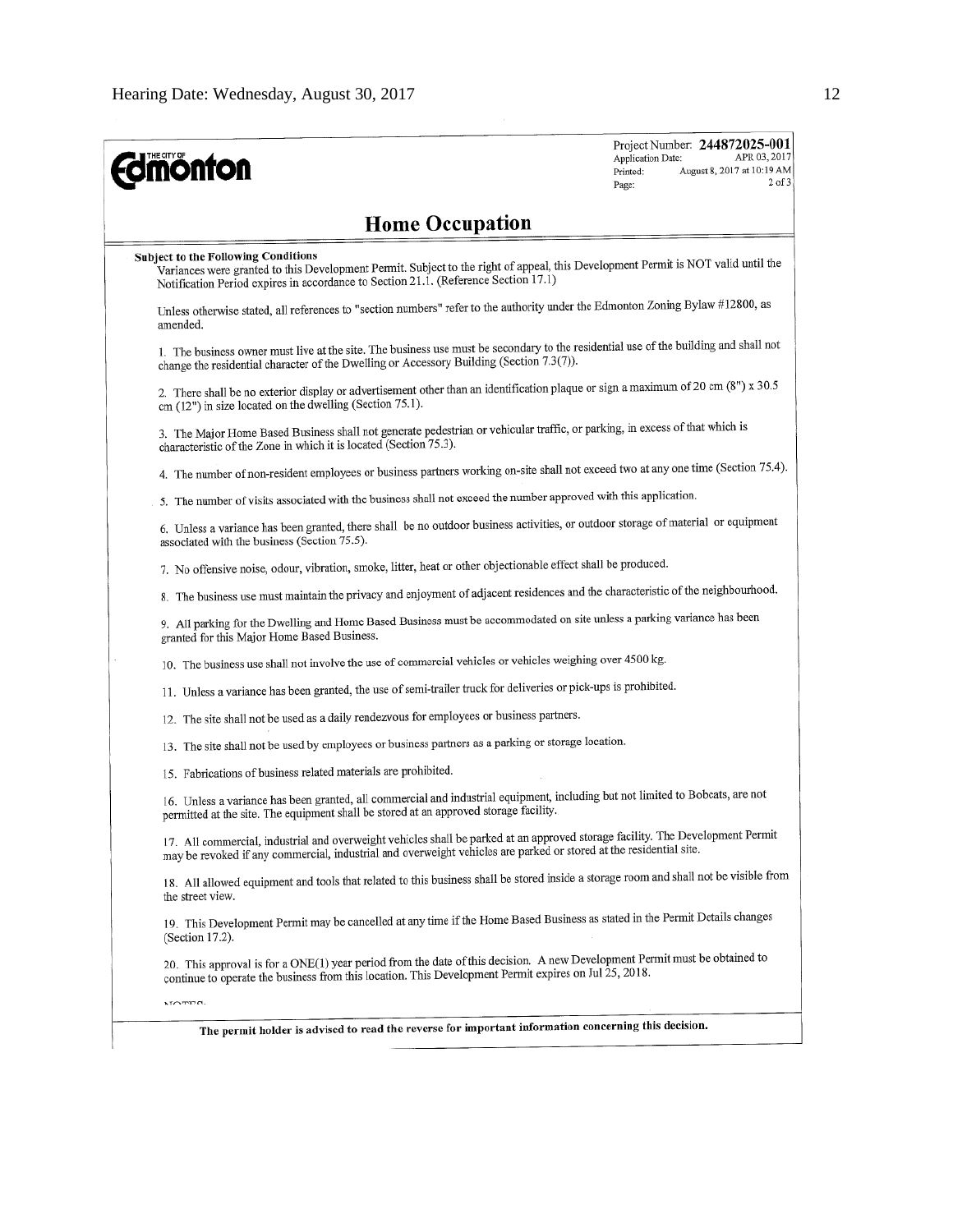| THE CITY OF<br><b>nonton</b>              |                                                       |                                                                                                                                                                                                                                                                                                                                                                                           |                      | Application Date:<br>Printed:<br>Page: | Project Number: 244872025-001<br>APR 03, 2017<br>August 8, 2017 at 10:19 AM<br>$3$ of $3$ |
|-------------------------------------------|-------------------------------------------------------|-------------------------------------------------------------------------------------------------------------------------------------------------------------------------------------------------------------------------------------------------------------------------------------------------------------------------------------------------------------------------------------------|----------------------|----------------------------------------|-------------------------------------------------------------------------------------------|
|                                           |                                                       | <b>Home Occupation</b>                                                                                                                                                                                                                                                                                                                                                                    |                      |                                        |                                                                                           |
| NUTES:<br>(Section 5.2).                  |                                                       | 1. An approved Development Permit means that the proposed development has been reviewed against the provisions of this<br>bylaw. It does not remove obligations to conform with other legislation, bylaws or land title instruments such as the Municipal<br>Government Act, the Edmonton Building Permit Bylaw or any caveats, covenants or easements that might be attached to the Site |                      |                                        |                                                                                           |
|                                           | 2. This Development Permit is not a Business License. |                                                                                                                                                                                                                                                                                                                                                                                           |                      |                                        |                                                                                           |
| Variances<br>business. (Section 75.5)     |                                                       | On-site Storage - Outdoor storage for a trailer and indoor storage for a bobcat are allowed in related to this Major home based                                                                                                                                                                                                                                                           |                      |                                        |                                                                                           |
| <b>Rights of Appeal</b><br>Amendment Act. |                                                       | This approval is subject to the right of appeal as outlined in Chapter 24, Section 683 through 689 of the Municipal Government                                                                                                                                                                                                                                                            |                      |                                        |                                                                                           |
| Issue Date: Jul 24, 2017                  | Development Authority: LAI, ECHO                      |                                                                                                                                                                                                                                                                                                                                                                                           |                      | Signature:                             |                                                                                           |
| Notice Period Begins: Aug 01, 2017        |                                                       | Ends: Aug 15, 2017                                                                                                                                                                                                                                                                                                                                                                        |                      |                                        |                                                                                           |
| Fees                                      |                                                       |                                                                                                                                                                                                                                                                                                                                                                                           |                      |                                        |                                                                                           |
| Dev. Application Fee<br>Total GST Amount: | <b>Fee Amount</b><br>\$309.00<br>\$0.00               | Amount Paid<br>\$309.00                                                                                                                                                                                                                                                                                                                                                                   | Receipt#<br>04026729 | Date Paid<br>Apr 03, 2017              |                                                                                           |
| Totals for Permit:                        | \$309.00                                              | \$309.00                                                                                                                                                                                                                                                                                                                                                                                  |                      |                                        |                                                                                           |
|                                           |                                                       |                                                                                                                                                                                                                                                                                                                                                                                           |                      |                                        |                                                                                           |
|                                           |                                                       |                                                                                                                                                                                                                                                                                                                                                                                           |                      |                                        |                                                                                           |
|                                           |                                                       |                                                                                                                                                                                                                                                                                                                                                                                           |                      |                                        |                                                                                           |
|                                           |                                                       |                                                                                                                                                                                                                                                                                                                                                                                           |                      |                                        |                                                                                           |
|                                           |                                                       |                                                                                                                                                                                                                                                                                                                                                                                           |                      |                                        |                                                                                           |
|                                           |                                                       |                                                                                                                                                                                                                                                                                                                                                                                           |                      |                                        |                                                                                           |
|                                           |                                                       |                                                                                                                                                                                                                                                                                                                                                                                           |                      |                                        |                                                                                           |
|                                           |                                                       |                                                                                                                                                                                                                                                                                                                                                                                           |                      |                                        |                                                                                           |
|                                           |                                                       |                                                                                                                                                                                                                                                                                                                                                                                           |                      |                                        |                                                                                           |
|                                           |                                                       |                                                                                                                                                                                                                                                                                                                                                                                           |                      |                                        |                                                                                           |
|                                           |                                                       |                                                                                                                                                                                                                                                                                                                                                                                           |                      |                                        |                                                                                           |
|                                           |                                                       |                                                                                                                                                                                                                                                                                                                                                                                           |                      |                                        |                                                                                           |
|                                           |                                                       | The permit holder is advised to read the reverse for important information concerning this decision.                                                                                                                                                                                                                                                                                      |                      |                                        |                                                                                           |